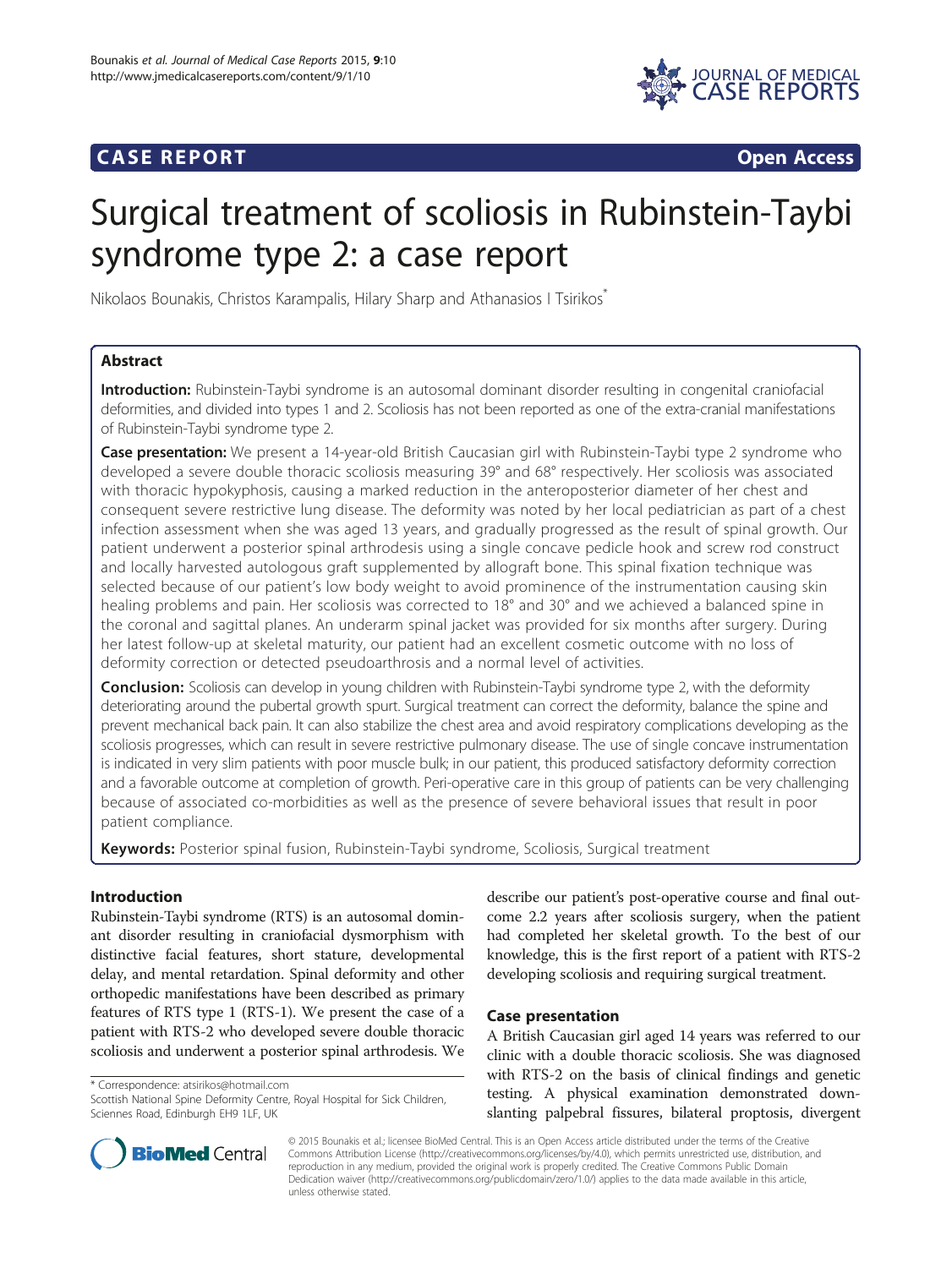squint right eye, micrognathia and microcephaly, a high arched and narrow palate, dental crowding, ears posteriorly rotated, and arachnodactyly. As part of the underlying condition, our patient had marked nasal speech and mild to moderate right conductive hearing impairment. She had developmental delay and attention deficit hyperactivity disorder. She had a learning disability (intelligence quotient (IQ) 60) and delay in fine motor skills. There was no history of recurrent chest infections or gastroesophageal reflux. There was no family history of syndromic conditions or scoliosis. The scoliosis was first noted at the age of 13 years during an assessment of a chest infection by her pediatrician. No treatment was given at that stage and the deformity gradually progressed. At presentation to our clinic, she was post-menarche with height 137cm, arm span 144cm, body weight 27kg, and body mass index 9.8kg/m<sup>2</sup>.

On clinical examination, our patient had a severe double left upper and right lower thoracic scoliosis. Her thoracic spine across the more severe right thoracic curve was rotated to the right, with marked ipsilateral prominence of her rib cage and scapula and associated hypokyphosis. There was also thoracic translocation and listing of her trunk to the right, with associated waistline asymmetry and prominence of the left side of her pelvis. Her pelvis was level with no evidence of leg-length discrepancy. There were no skin or soft tissue abnormalities overlying her spine. Our patient reported no neurological symptoms. A neurological examination confirmed normal tone, muscle power, sensation and tendon reflexes in her upper and lower limbs, as well as symmetrically elicited abdominal reflexes. There were no upper motor neuron signs. Moderate ligamentous laxity was noted.

Radiographs of her spine during the initial assessment revealed a right thoracic scoliosis extending from T6 to L2, measuring 46°, and a left upper thoracic scoliosis extending from T1 to T6, measuring 30°. The rotatory component of the deformity resulted in marked thoracic hypokyphosis, which in turn significantly reduced the anteroposterior diameter of her chest, as well as the space available for her lungs. There were no congenital anomalies affecting her vertebral column or chest wall. There were also no features suggestive of congenital spinal stenosis, with the interpedicular distance within normal limits across all spinal segments. Her Risser grade was 0 with open triradiate cartilage bilaterally, indicating that she had significant remaining skeletal growth.

Because of the severity of her scoliosis, we decided to proceed with surgical correction. In the presence of the underlying syndromic condition, a pre-operative assessment was organized that included spinal magnetic resonance imaging (MRI) under general anesthesia as well as cardiac; anesthetic; ear, nose and throat; psychological; and respiratory reviews. We encountered extreme difficulty in concluding the pre-operative assessment because our patient's anxiety, behavioral problems and poor cooperation resulted in severe delays.

The MRI of the spine demonstrated no intra-spinal anomalies, normal appearance of the pedicles and no spinal stenosis. There was no evidence of tracheal or bronchial obstruction. The psychological evaluation concluded that our patient was cognitively and emotionally younger than her chronological age and consistent with that of a child aged seven to eight years. The cardiac evaluation, including electrocardiogram and ultrasound, showed normal function. The respiratory review, including chest radiographs, capillary blood gas sample and sleep studies, demonstrated restrictive pulmonary disease with marked deterioration of lung functions, forced expiratory volume in one second  $(FEV_1)$  0.79L (38% predicted) and forced vital capacity (FVC) 0.88L (37% predicted). Preoperative blood results were within normal limits. At the time of surgery, 10 months after her initial clinical presentation, the degree of scoliosis in the thoracic curves had progressed to 39° and 68° respectively. Both curvatures were significantly rigid on a supine maximum traction radiograph, with the flexibility index being 7% and 20% for the upper and lower thoracic scoliosis respectively.

Our patient was admitted to our hospital on the day of surgery and the plan was for her to receive a dose of midazolam as pre-medication before transfer to theater. However, she refused to take her pre-medication or go to theater, despite efforts and involvement of allied health specialists (specialist spinal nurse, learning disability nurse and health play specialist). This resulted in cancellation of the procedure. Additional psychological support sessions were offered to our patient and the surgery was re-scheduled with a different anesthetic plan. A peripheral intravenous access was secured when performing pre-operative blood tests that allowed us to administer propofol and remifentanil in the Surgical Admissions Unit. She was subsequently transported to theater with an oxygen face mask, where intubation was performed without complications. There were no difficulties during intubation related to our patient's craniofacial anomalies.

Our patient (now 15 years old) underwent a posterior spinal arthrodesis extending from T2 to L4 with the use of a pedicle hook, screw and single concave rod instrumentation (Figure [1](#page-2-0)A,B). We performed subperiosteal exposure of the spine to the tips of the transverse processes with extensive facetectomies to mobilize the curve and allow for placement of the instrumentation and extensive decortication. This was followed by an interfacetal and intertransverse arthrodesis using locally harvested bone from the spinous processes and supplemented by allograft bone. Correction of the scoliosis was achieved through apical translation, rod de-rotation, and proximal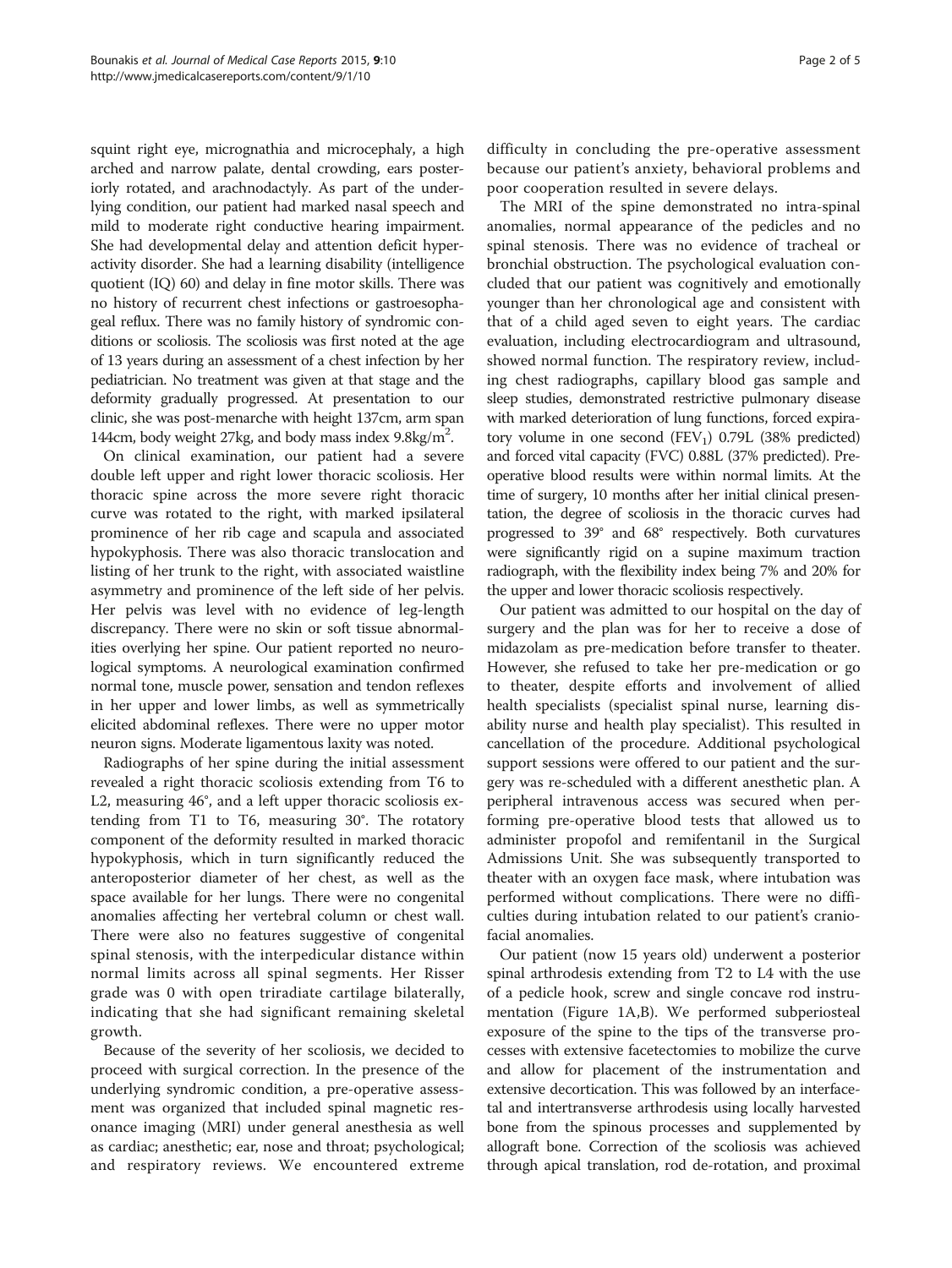<span id="page-2-0"></span>

producing thoracic translocation and spinal decompensation to the right with a marked ipsilateral rib hump and waistline asymmetry. (C) Postero-anterior and (D) lateral radiographs of the spine at latest follow-up show excellent scoliosis correction across both thoracic curves and an overall balanced spine in the coronal and sagittal planes.

or distal distraction of the construct. We monitored her spinal cord during the operation, recording cortical and cervical somatosensory as well as transcranial motor evoked potentials, and there were no problems. A nasogastric tube was placed at completion of surgery to allow early instigation of feedings. Our patient was transferred to our intensive care unit still intubated.

Our patient was extubated on her first post-operative day and remained in our intensive care unit for two days. Feedings were achieved through a nasogastric tube with the addition of nutritional supplements. An underarm spinal jacket was applied for six months after surgery to provide additional support. Her total hospital stay was 17 days and overnight nasogastric feedings were continued at home. Post-operative radiographs showed satisfactory correction of both thoracic curves to 18° and 30° respectively and restoration of the sagittal balance of her spine (Figure 1C,D).

At her latest follow-up, two years and three months after surgery, our patient had no complaints of her back and she had returned to her normal activities. She was skeletally mature and spinal radiographs demonstrated no loss of scoliosis correction, no non-union and no add-on junctional deformity above or below the levels of the fusion. Repeat pulmonary function tests demonstrated a mild improvement in her lung function compared with her pre-operative tests, with  $FEV<sub>1</sub>$  of 0.86L (47% predicted) and FVC of 0.94L (49% predicted).

# **Discussion**

RTS is a rare congenital multi-system disorder characterized by mental retardation, post-natal growth deficiency, microcephaly, broad thumbs and halluces, and dysmorphic facial features. The condition was first de-scribed in 1957 by Michail et al. [[1\]](#page-4-0) in a French orthopedic journal. In 1963, Rubinstein and Taybi described a malformation syndrome characterized by distinctive facial features, mental deficiency, and broad thumbs and halluces in seven patients [[2](#page-4-0),[3](#page-4-0)]. The following year, Coffin [[4\]](#page-4-0) reported an additional six cases and proposed the eponymous title. RTS is alternatively known as broad thumb and hallux syndrome.

The condition has a variable degree of phenotypic expression. There are two distinct types: type 1 is caused by a heterozygous mutation in the gene encoding the transcriptional co-activator CREB-binding protein (CREBBP) on chromosome 16p13 [[5](#page-4-0)], and type 2 by a *de novo* heterozygous mutation in the EP300 gene on chromosome 22q13 [[6\]](#page-4-0). Our patient had type 2 disorder (deletion c.494-497delTgAA in exon 2 of the EP300 gene). CREBBP is a transcriptional co-activator in cyclic adenosine monophosphate-mediated intracellular protein synthesis and as such is an important regulator of cell growth and division. CREBBP is also a critical co-activator for thyroid hormone receptors [\[7](#page-4-0)] essential for normal fetal development, central nervous system development and possibly memory.

RTS is uncommon and affects one in 100,000 to 125,000 neonates [\[8](#page-4-0)]. Both type 1 and 2 are considered to have an autosomal dominant pattern of inheritance [[6\]](#page-4-0). A diagnosis of RTS is essentially clinical because the characteristic cytogenetic or molecular abnormality (mutations in either CREBBP or p300 or microdeletion at 16p13.3) can be detected only in 55% of patients, leaving the diagnosis in the remaining 45% to be based on clinical features alone. Prenatal diagnosis is possible by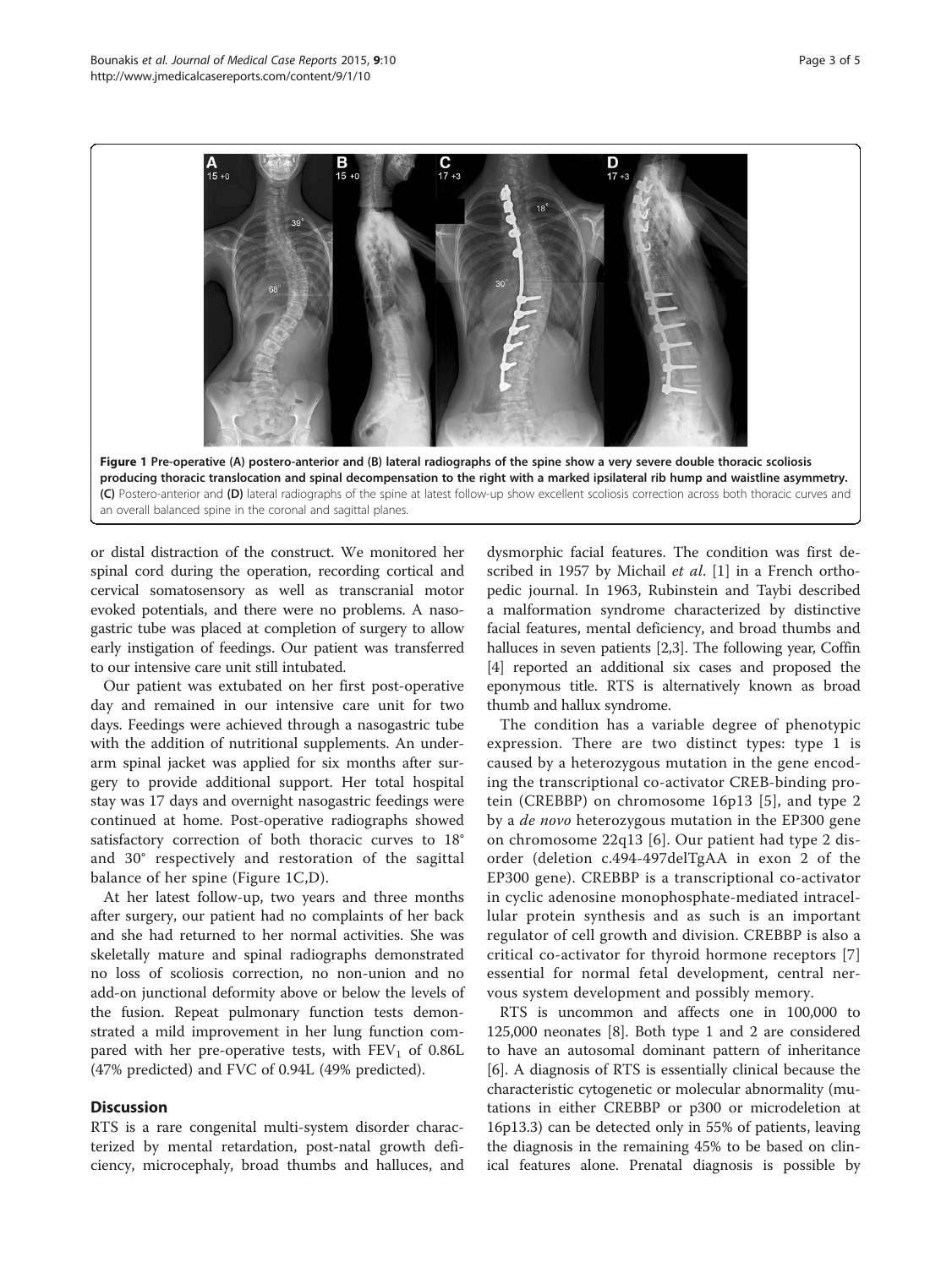DNA analysis extracted from fetal cells obtained by amniocentesis (15 to 18 weeks' gestation) or chorionic villus sampling (10 to 12 weeks' gestation). Prenatal sonography is useful in the detection of physical fetal anomalies as an adjunct to genetic screening [[9\]](#page-4-0).

The striking facial features and characteristic hand and foot findings of RTS mean that it is frequently recognized at birth or in infancy. Typical facial characteristics include a beaked nose, broad nasal bridge, cleft palate anomaly, grimacing smile, palpebral fissures, anti-mongoloid slant, apparent hypertelorism, coloboma of the eyes and the lower eyelids with a paucity of eyelashes [\[2](#page-4-0)-[4](#page-4-0)]. Head circumference under the 50th percentile (95%), microcephaly (87%), strabismus (60,7%), refractive errors (50%) and cataract are also common. The ears are often abnormal in position, rotation, size or shape (75.7%) with atresia of the external auditory canals and bilateral conductive hearing loss. Patients with RTS have an increased risk of malignancies, affecting mainly the central nervous (oligodendroglioma, medulloblastoma, neuroblastoma, meningioma) and hematological systems (leukemia and lymphoma) [[10\]](#page-4-0). Congenital cardiac anomalies can also occur in 24% to 38% of patients [[11\]](#page-4-0).

The most characteristic finding is broad terminal phalanges in the thumbs and first toes (99%); other fingers may have a similar appearance (74%). Brisk reflexes have been observed. Hypotonia, ligamentous laxity and hyper-extensible joints are also very frequent (71.6%). Legg-Calve-Perthes disease (3%), dislocated patella (2.5%), congenital hip dislocation (1.4%) and slipped capital femoral epiphysis (0,6%) have been described [\[3](#page-4-0),[12-18\]](#page-4-0). These features are likely to account for a typical stiff hip or knee gait with associated flat feet deformity (83.8%).

Delayed development is typical and mental, language and social retardation are common symptoms (98.5%) with the IQ often being under 50. Short attention span, impulsivity, clinically non-significant stereotypy, decreased tolerance for noise and crowds, hyperactivity, attention problems, withdrawal and nonspecific mal-adaptive behaviors such as self-injurious and aggressive have been associated with RTS. Previous reports describe a very clear psychiatric phenotype, characterized by autistic spectrum and tic disorders, major depressive disorder with obsessive-compulsive features, bipolar disorder, and psychosis [[19](#page-4-0),[20\]](#page-4-0). The behavioral disorders associated with the condition explain the severe problems that we encountered both during the pre-operative assessment towards scoliosis surgery but also in the peri-operative care, which was highly challenging.

Up to 70% of patients with RTS have type 1, whereas RTS-2 is much less common and represents a milder

phenotype. Patients with RTS-2 have less severe facial dysmorphism and better cognitive function, but may have more severe microcephaly and malformation of facial bone structures compared with those with RTS-1. Spinal anomalies, such as spina bifida, congenital or acquired scoliosis, kyphosis, and lordosis have been commonly described in patients with RTS-1 (75.3%) [[3,12-14](#page-4-0)]. There have been previous reports of surgical treatment to address thumb deformity, polydactyly, patellar dislocation, cervical myelopathy and tethered cord, with no documented peri-operative complications [[13-18\]](#page-4-0). The development of keloid and hypertrophic scars is a common problem in patients with RTS and should be taken into account [\[21\]](#page-4-0).

We could find only one previous report in the literature of a patient with RTS-1 undergoing anterior and posterior spinal fusion to correct a thoracic and lumbar scoliosis with a good outcome [\[14\]](#page-4-0). Our patient with RTS-2 developed a severe double thoracic scoliosis that progressed significantly during puberty. She also had severe thoracic hypokyphosis resulting in a reduction in the antero-posterior diameter of her chest. The subsequent restrictive lung disease was an additional indicator for surgical correction. We elected to use a posterior approach and a hybrid (hook and screw) rod construct to stabilize her spine, correct the scoliosis across the two thoracic curves, and restore thoracic kyphosis. A single concave rod was used because our patient was severely underweight and a convex instrumentation would have been very prominent under her skin, potentially producing wound-healing problems and muscular pain. The use of an abundant bone graft followed by postoperative support through a spinal jacket allowed for a solid fusion and no recurrence of the deformity at follow-up. The initial challenging post-operative course was mainly due to poor patient compliance and difficulties re-establishing adequate feedings. At our latest follow-up, our patient had an excellent cosmetic result and a balanced spine, as well as improved respiratory function.

# Conclusion

Scoliosis has not been previously reported in children with RTS-2. The deformity is progressive during the adolescent growth spurt and can produce severe thoracic distortion and restrictive pulmonary compromise. Surgical correction can be very challenging in the presence of multiple recognized co-morbidities but also because of significant behavioral and anxiety issues that result in high patient resistance and aggressiveness. Pre-operative assessment needs to exclude associated feeding, cardiac, respiratory and upper airway abnormalities that can increase surgical morbidity. The use of a single concave rod technique may be indicated in patients who are very